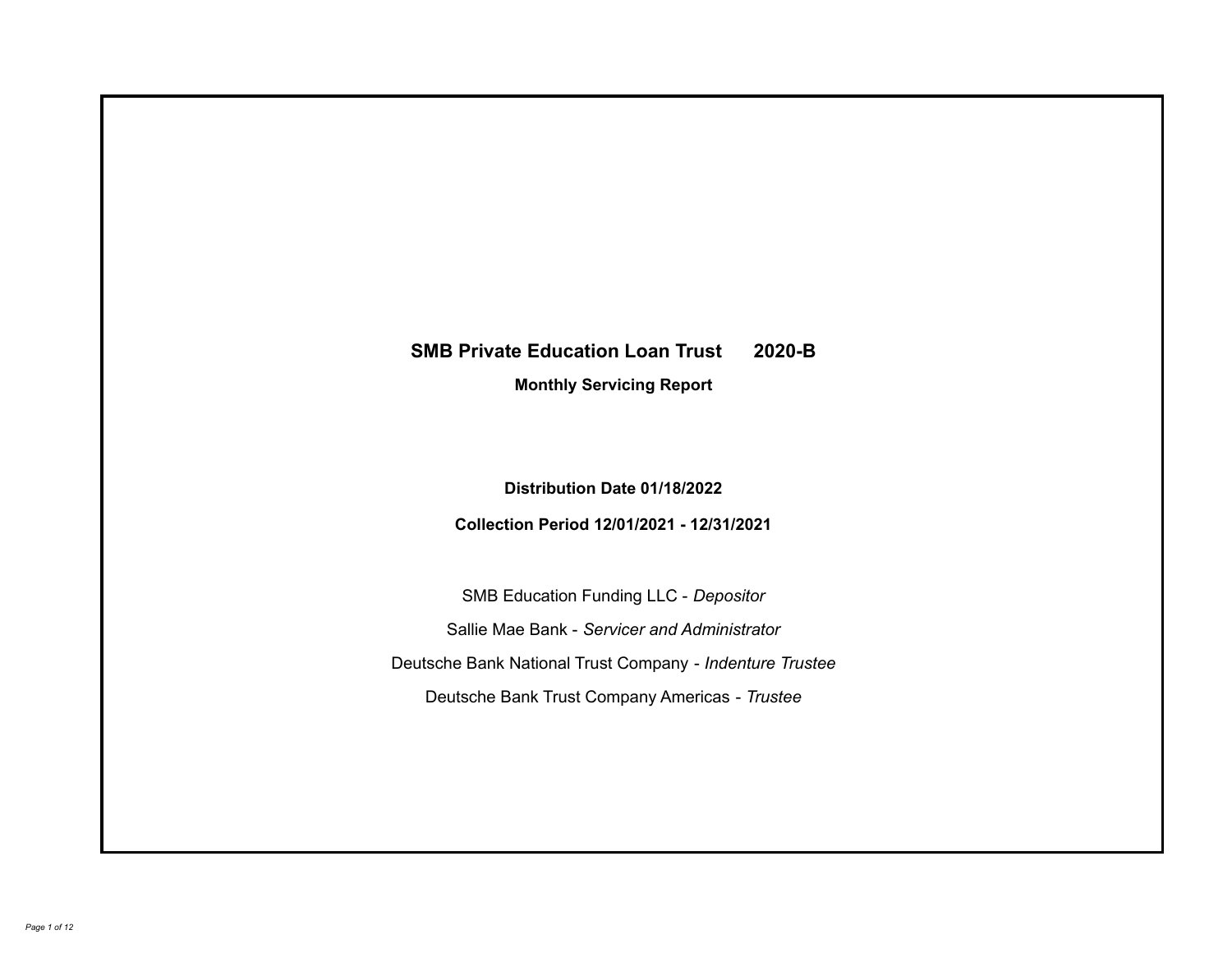A

| <b>Student Loan Portfolio Characteristics</b>                                                                             | <b>Settlement Date</b><br>08/12/2020 | 11/30/2021                                         | 12/31/2021                                         |
|---------------------------------------------------------------------------------------------------------------------------|--------------------------------------|----------------------------------------------------|----------------------------------------------------|
| <b>Principal Balance</b><br>Interest to be Capitalized Balance                                                            | \$734,844,784.09<br>52,295,956.84    | \$591,053,377.62<br>37,794,990.76                  | \$580,468,068.55<br>34,293,081.60                  |
| Pool Balance                                                                                                              | \$787,140,740.93                     | \$628,848,368.38                                   | \$614,761,150.15                                   |
| Weighted Average Coupon (WAC)<br>Weighted Average Remaining Term<br>Number of Loans<br>Number of Borrowers<br>Pool Factor | 8.62%<br>138.65<br>63,922<br>60,883  | 8.60%<br>134.81<br>52,408<br>50,037<br>0.798902071 | 8.60%<br>134.50<br>51,458<br>49,141<br>0.781005376 |
| Since Issued Total Constant Prepayment Rate (1)                                                                           |                                      | 13.33%                                             | 13.75%                                             |
|                                                                                                                           |                                      |                                                    |                                                    |

| <b>Debt Securities</b> | Cusip/Isin | 12/15/2021       | 01/18/2022       |
|------------------------|------------|------------------|------------------|
| A <sub>1</sub> A       | 78449XAA0  | \$396,173,555.14 | \$381,104,083.54 |
| A1B                    | 78449XAB8  | \$35,655,619.97  | \$34,299,367.53  |
|                        | 78449XAC6  | \$53,000,000.00  | \$53,000,000.00  |

| ~<br>- | <b>Certificates</b> | Cusip/Isin | 12/15/2021   | 01/18/2022   |
|--------|---------------------|------------|--------------|--------------|
|        | Residual            | 78449X102  | \$100,000.00 | \$100,000.00 |

| <b>Account Balances</b> | 12/15/2021     | 01/18/2022     |
|-------------------------|----------------|----------------|
| Reserve Account Balance | \$2,002,442.00 | \$2,002,442.00 |

| E.<br>┕ | <b>Asset / Liability</b>               | 12/15/2021       | 01/18/2022       |
|---------|----------------------------------------|------------------|------------------|
|         | Overcollateralization Percentage       | 22.90%           | 23.81%           |
|         | Specified Overcollateralization Amount | \$157,212,092.10 | \$153,690,287.54 |
|         | Actual Overcollateralization Amount    | \$144,019,193.27 | \$146,357,699.08 |

(1) For additional information, see 'Since Issued CPR Methodology' found in section VIII of this report .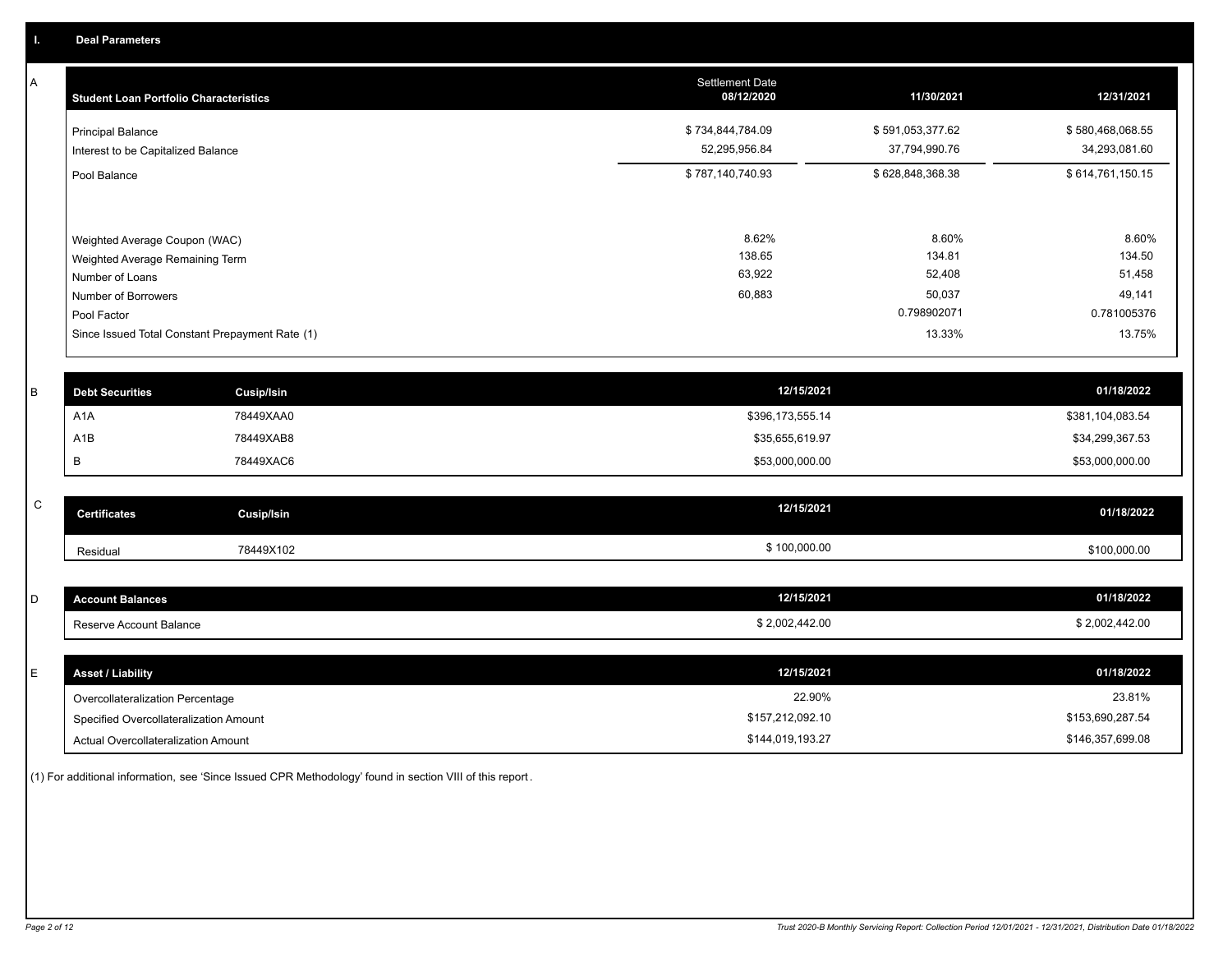## **II. 2020-B Trust Activity 12/01/2021 through 12/31/2021**

## **Total Principal Receipts \$ 14,204,508.18**  Other Principal Deposits 484,210.78 Servicer Principal Reimbursement 0.00 Seller Principal Reimbursement 0.00 Borrower Principal 13,720,297.40 A **Student Loan Principal Receipts**

#### B **Student Loan Interest Receipts**

| <b>Total Interest Receipts</b>  | \$3,134,172.38 |
|---------------------------------|----------------|
| Other Interest Deposits         | 1.975.71       |
| Servicer Interest Reimbursement | 0.00           |
| Seller Interest Reimbursement   | 0.00           |
| Borrower Interest               | 3,132,196.67   |

| С       | <b>Recoveries on Realized Losses</b>                             | \$77,577.77     |
|---------|------------------------------------------------------------------|-----------------|
| D       | <b>Investment Income</b>                                         | \$358.90        |
| Ε.      | <b>Funds Borrowed from Next Collection Period</b>                | \$0.00          |
| F.      | <b>Funds Repaid from Prior Collection Period</b>                 | \$0.00          |
| G       | Loan Sale or Purchase Proceeds                                   | \$0.00          |
| H       | <b>Initial Deposits to Distribution Account</b>                  | \$0.00          |
|         | <b>Excess Transferred from Other Accounts</b>                    | \$0.00          |
| J       | <b>Borrower Benefit Reimbursements</b>                           | \$0.00          |
| K       | <b>Other Deposits</b>                                            | \$0.00          |
|         | <b>Other Fees Collected</b>                                      | \$0.00          |
| м       | <b>AVAILABLE FUNDS</b>                                           | \$17,416,617.23 |
| N       | Non-Cash Principal Activity During Collection Period             | \$3,619,199.11  |
| $\circ$ | Aggregate Purchased Amounts by the Depositor, Servicer or Seller | \$486,186.49    |
| P       | Aggregate Loan Substitutions                                     | \$0.00          |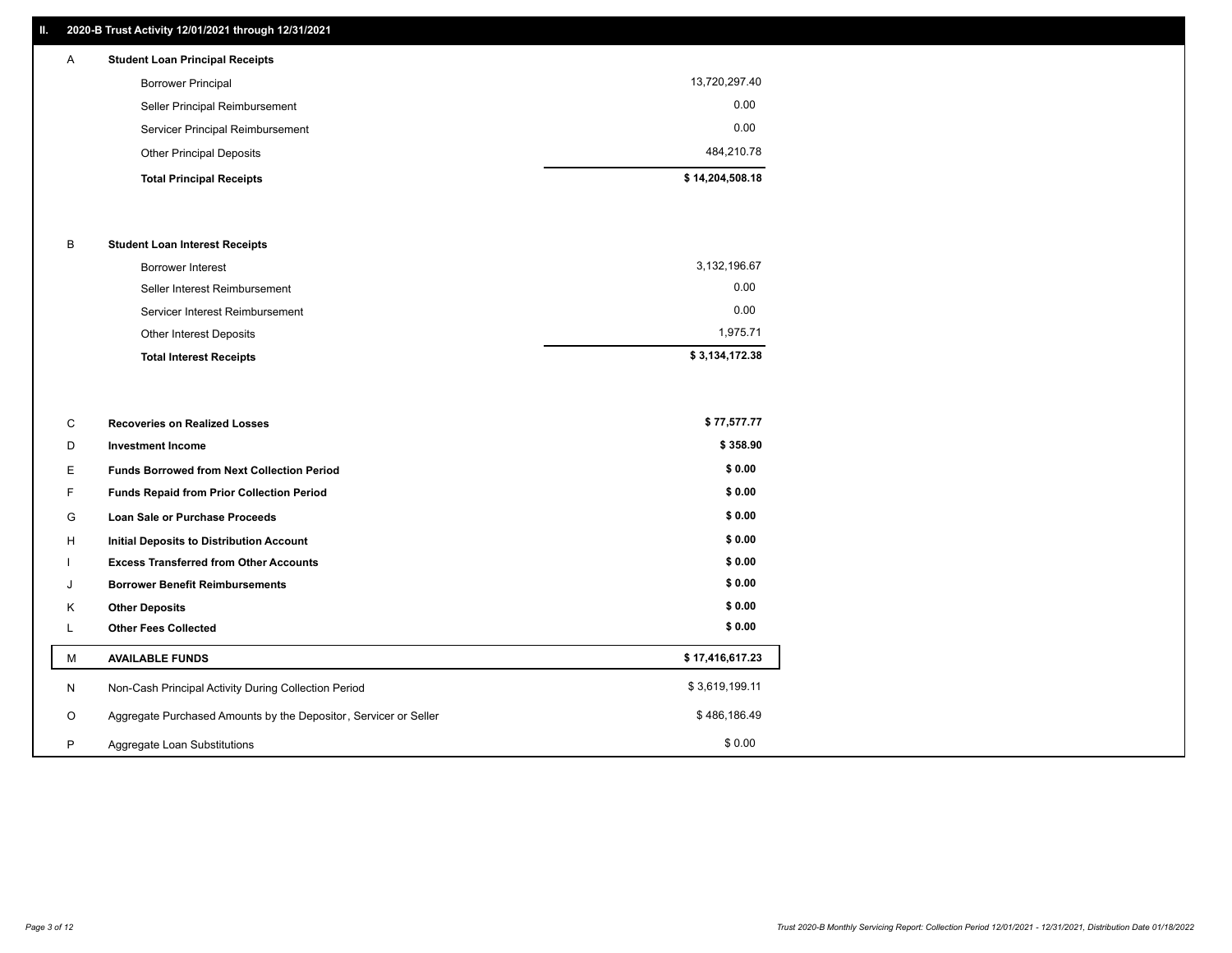|                   |                       |                          |         |                                                           | <b>Loans by Repayment Status</b> |                            |                          |         |                                                           |                |                            |
|-------------------|-----------------------|--------------------------|---------|-----------------------------------------------------------|----------------------------------|----------------------------|--------------------------|---------|-----------------------------------------------------------|----------------|----------------------------|
|                   |                       |                          |         | 12/31/2021                                                |                                  |                            |                          |         | 11/30/2021                                                |                |                            |
|                   |                       | <b>Wtd Avg</b><br>Coupon | # Loans | Principal and<br><b>Interest Accrued</b><br>to Capitalize | % of Principal                   | % of Loans in<br>Repay (1) | <b>Wtd Avg</b><br>Coupon | # Loans | Principal and<br><b>Interest Accrued</b><br>to Capitalize | % of Principal | % of Loans in<br>Repay (1) |
| INTERIM:          | IN SCHOOL             | 9.85%                    | 4,318   | \$61,239,877.22                                           | 9.962%                           | $-$ %                      | 9.86%                    | 4,586   | \$64,797,798.54                                           | 10.304%        | $-$ %                      |
|                   | GRACE                 | 9.78%                    | 1,014   | \$15,053,250.05                                           | 2.449%                           | $-$ %                      | 9.83%                    | 1,416   | \$20,954,465.52                                           | 3.332%         | $-$ %                      |
|                   | <b>DEFERMENT</b>      | 9.25%                    | 3,164   | \$42,012,785.07                                           | 6.834%                           | $-$ %                      | 9.21%                    | 3,314   | \$43,952,914.54                                           | 6.989%         | $-$ %                      |
| <b>REPAYMENT:</b> | <b>CURRENT</b>        | 8.32%                    | 40,801  | \$465,811,741.01                                          | 75.771%                          | 93.828%                    | 8.30%                    | 41,233  | \$472,230,541.34                                          | 75.095%        | 94.608%                    |
|                   | 30-59 DAYS DELINQUENT | 9.12%                    | 969     | \$12,495,544.34                                           | 2.033%                           | 2.517%                     | 8.85%                    | 704     | \$9,633,105.85                                            | 1.532%         | 1.930%                     |
|                   | 60-89 DAYS DELINQUENT | 8.92%                    | 328     | \$4,562,021.16                                            | 0.742%                           | 0.919%                     | 9.19%                    | 255     | \$3,888,782.78                                            | 0.618%         | 0.779%                     |
|                   | 90+ DAYS DELINQUENT   | 8.72%                    | 191     | \$3,248,090.78                                            | 0.528%                           | 0.654%                     | 8.74%                    | 190     | \$2,920,298.47                                            | 0.464%         | 0.585%                     |
|                   | <b>FORBEARANCE</b>    | 8.65%                    | 673     | \$10,337,840.52                                           | 1.682%                           | 2.082%                     | 8.78%                    | 710     | \$10,470,461.34                                           | 1.665%         | 2.098%                     |
| <b>TOTAL</b>      |                       |                          | 51,458  | \$614,761,150.15                                          | 100.00%                          | 100.00%                    |                          | 52,408  | \$628,848,368.38                                          | 100.00%        | 100.00%                    |

Percentages may not total 100% due to rounding \*

1 Loans classified in "Repayment" include any loan for which interim interest only, \$25 fixed payments or full principal and interest payments are due.

|                                                                                                                                                                                                |                          |         | 12/31/2021                                                       |                |                                |                          |         |                                                                  |                |                                |  |
|------------------------------------------------------------------------------------------------------------------------------------------------------------------------------------------------|--------------------------|---------|------------------------------------------------------------------|----------------|--------------------------------|--------------------------|---------|------------------------------------------------------------------|----------------|--------------------------------|--|
|                                                                                                                                                                                                |                          |         |                                                                  |                |                                |                          |         | 11/30/2021                                                       |                |                                |  |
|                                                                                                                                                                                                | <b>Wtd Avg</b><br>Coupon | # Loans | <b>Principal and</b><br><b>Interest Accrued</b><br>to Capitalize | % of Principal | % of Loans in<br>P&I Repay (2) | <b>Wtd Avg</b><br>Coupon | # Loans | <b>Principal and</b><br><b>Interest Accrued</b><br>to Capitalize | % of Principal | % of Loans in<br>P&I Repay (2) |  |
| INTERIM:<br>IN SCHOOL                                                                                                                                                                          | 9.36%                    | 8,551   | \$120,145,132.55                                                 | 19.543%        | $-$ %                          | 9.37%                    | 9,051   | \$126,665,418.27                                                 | 20.142%        | $-$ %                          |  |
| <b>GRACE</b>                                                                                                                                                                                   | 9.32%                    | 1,921   | \$28,378,649.13                                                  | 4.616%         | $-$ %                          | 9.19%                    | 2,874   | \$43,083,107.79                                                  | 6.851%         | $-$ %                          |  |
| <b>DEFERMENT</b>                                                                                                                                                                               | 8.79%                    | 5,676   | \$73,735,355.12                                                  | 11.994%        | $-$ %                          | 8.79%                    | 5,925   | \$76,614,529.46                                                  | 12.183%        | $-$ %                          |  |
| <b>CURRENT</b><br>P&I REPAYMENT:                                                                                                                                                               | 8.23%                    | 33,244  | \$363,026,976.60                                                 | 59.052%        | 92.490%                        | 8.20%                    | 32,783  | \$356,566,438.47                                                 | 56.701%        | 93.224%                        |  |
| 30-59 DAYS DELINQUENT                                                                                                                                                                          | 9.08%                    | 900     | \$11,623,603.93                                                  | 1.891%         | 2.961%                         | 8.78%                    | 635     | \$8,821,408.87                                                   | 1.403%         | 2.306%                         |  |
| 60-89 DAYS DELINQUENT                                                                                                                                                                          | 8.85%                    | 307     | \$4,318,568.12                                                   | 0.702%         | 1.100%                         | 9.22%                    | 242     | \$3,749,242.49                                                   | 0.596%         | 0.980%                         |  |
| 90+ DAYS DELINQUENT                                                                                                                                                                            | 8.74%                    | 186     | \$3,195,024.18                                                   | 0.520%         | 0.814%                         | 8.75%                    | 188     | \$2,877,761.69                                                   | 0.458%         | 0.752%                         |  |
| <b>FORBEARANCE</b>                                                                                                                                                                             | 8.65%                    | 673     | \$10,337,840.52                                                  | 1.682%         | 2.634%                         | 8.78%                    | 710     | \$10,470,461.34                                                  | 1.665%         | 2.737%                         |  |
| <b>TOTAL</b><br>Percentages may not total 100% due to rounding<br>2 Loans classified in "P&I Repayment" includes only those loans for which scheduled principal and interest payments are due. |                          | 51,458  | \$614,761,150.15                                                 | 100.00%        | 100.00%                        |                          | 52,408  | \$628,848,368.38                                                 | 100.00%        | 100.00%                        |  |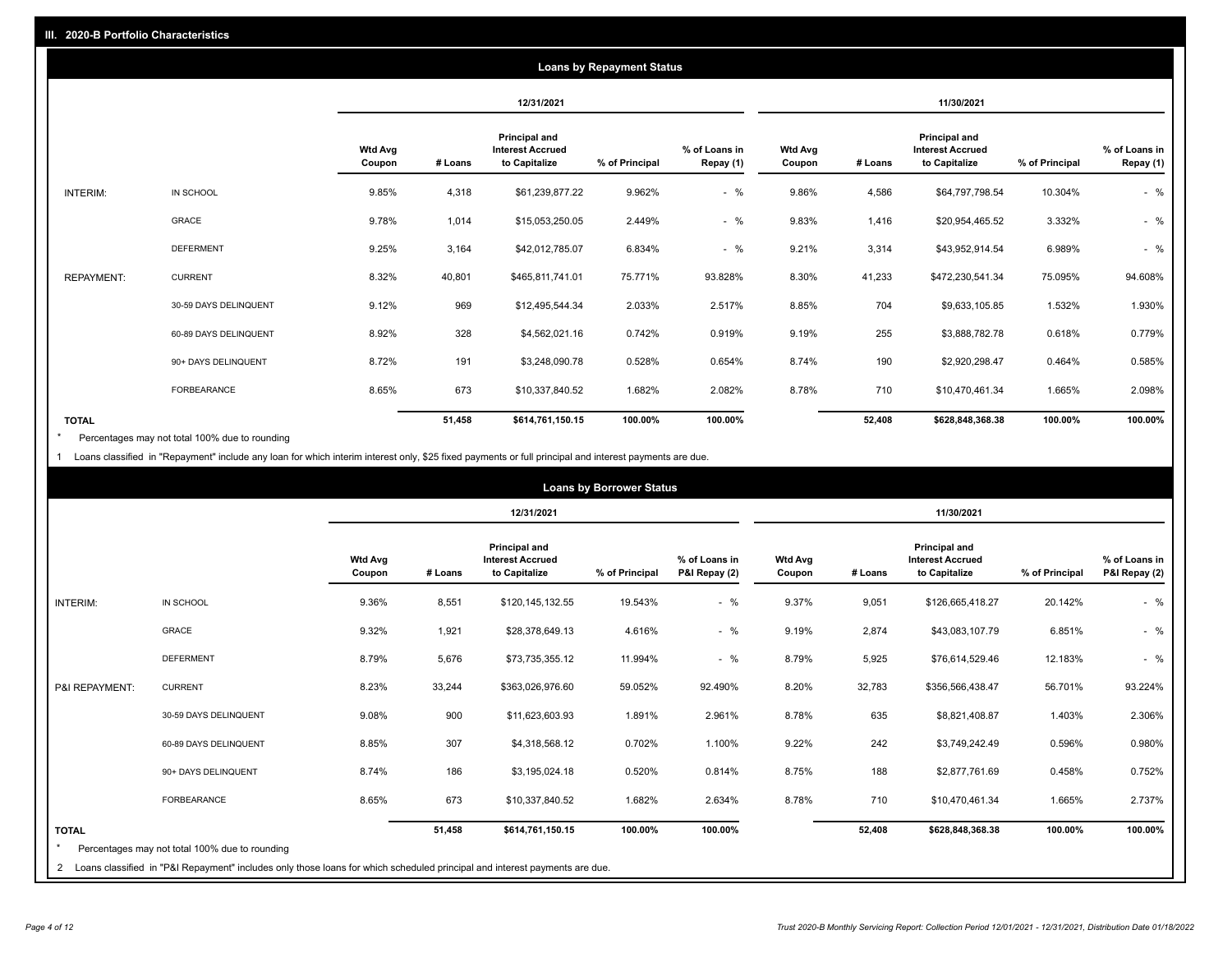|                                                                                                  | 12/31/2021       | 11/30/2021       |
|--------------------------------------------------------------------------------------------------|------------------|------------------|
| Pool Balance                                                                                     | \$614,761,150.15 | \$628,848,368.38 |
| Total # Loans                                                                                    | 51,458           | 52,408           |
| Total # Borrowers                                                                                | 49,141           | 50,037           |
| Weighted Average Coupon                                                                          | 8.60%            | 8.60%            |
| Weighted Average Remaining Term                                                                  | 134.50           | 134.81           |
| Percent of Pool - Cosigned                                                                       | 92.3%            | 92.3%            |
| Percent of Pool - Non Cosigned                                                                   | 7.7%             | 7.7%             |
| Borrower Interest Accrued for Period                                                             | \$4,237,559.73   | \$4,143,333.42   |
| <b>Outstanding Borrower Interest Accrued</b>                                                     | \$39,074,768.33  | \$42,465,126.28  |
| Gross Principal Realized Loss - Periodic *                                                       | \$806,870.97     | \$862,937.71     |
| Gross Principal Realized Loss - Cumulative *                                                     | \$9,884,436.91   | \$9,077,565.94   |
| Recoveries on Realized Losses - Periodic                                                         | \$77,577.77      | \$79,084.34      |
| Recoveries on Realized Losses - Cumulative                                                       | \$961,561.13     | \$883,983.36     |
| Net Losses - Periodic                                                                            | \$729,293.20     | \$783,853.37     |
| Net Losses - Cumulative                                                                          | \$8,922,875.78   | \$8,193,582.58   |
| Non-Cash Principal Activity - Capitalized Interest                                               | \$4,427,474.82   | \$7,578,204.02   |
| Since Issued Total Constant Prepayment Rate (CPR) (1)                                            | 13.75%           | 13.33%           |
| <b>Loan Substitutions</b>                                                                        | \$0.00           | \$0.00           |
| <b>Cumulative Loan Substitutions</b>                                                             | \$0.00           | \$0.00           |
| <b>Unpaid Servicing Fees</b>                                                                     | \$0.00           | \$0.00           |
| <b>Unpaid Administration Fees</b>                                                                | \$0.00           | \$0.00           |
| <b>Unpaid Carryover Servicing Fees</b>                                                           | \$435,892.90     | \$435,892.90     |
| Note Interest Shortfall                                                                          | \$0.00           | \$0.00           |
| Loans in Modification                                                                            | \$25,939,985.02  | \$25,885,886.12  |
| % of Loans in Modification as a % of Loans in Repayment (P&I)                                    | 6.79%            | 6.96%            |
|                                                                                                  |                  |                  |
| % Annualized Gross Principal Realized Loss - Periodic as a %<br>of Loans in Repayment (P&I) * 12 | 2.53%            | 2.78%            |
| % Gross Principal Realized Loss - Cumulative as a % of<br>Original Pool Balance                  | 1.26%            | 1.15%            |

\* In accordance with the Servicer's current policies and procedures, after September 1, 2017 loans subject to bankruptcy claims generally will not be reported as a charged- off unless and until they are delinquent for 120

(1) For additional information, see 'Since Issued CPR Methodology' found in section VIII of this report .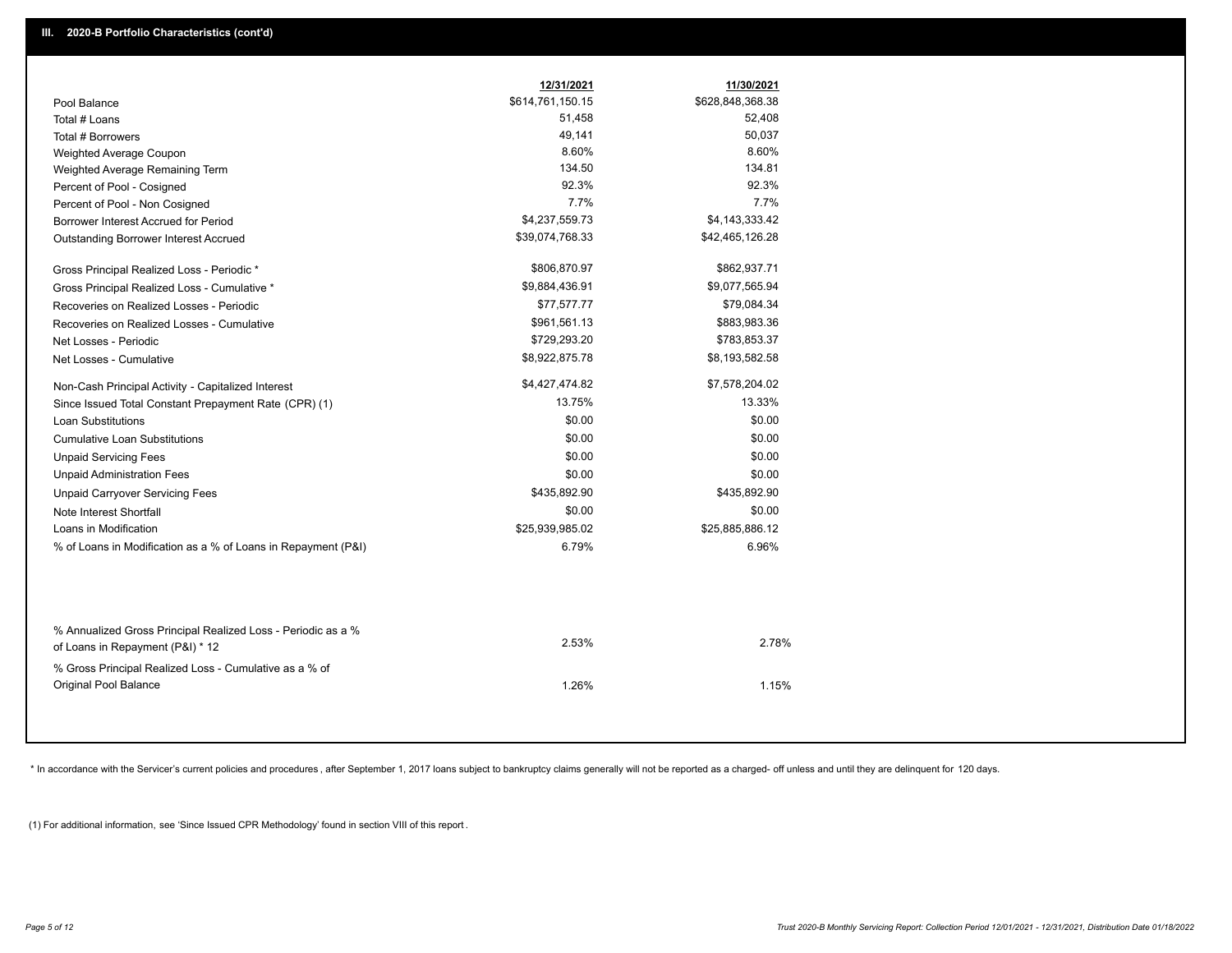## **Loan Program**

A

|                                    | Weighted<br>Average | # LOANS  | <b>\$ AMOUNT</b> | $%$ *    |
|------------------------------------|---------------------|----------|------------------|----------|
| - Smart Option Interest-Only Loans | 7.38%               | 12,397   | \$108,505,554.27 | 17.650%  |
| - Smart Option Fixed Pay Loans     | 8.61%               | 12,689   | \$189,072,431.92 | 30.755%  |
| - Smart Option Deferred Loans      | 9.01%               | 26,372   | \$317,183,163.96 | 51.595%  |
| - Other Loan Programs              | $0.00\%$            | $\Omega$ | \$0.00           | 0.000%   |
| <b>Total</b>                       | 8.60%               | 51,458   | \$614,761,150.15 | 100.000% |

\* Percentages may not total 100% due to rounding

B

C

**Index Type**

|                       | Weighted<br>Average | # LOANS | <b>\$ AMOUNT</b> | $%$ *     |
|-----------------------|---------------------|---------|------------------|-----------|
| - Fixed Rate Loans    | 9.52%               | 23,813  | \$298,504,680.06 | 48.556%   |
| - LIBOR Indexed Loans | 7.73%               | 27,645  | \$316,256,470.09 | 51.444%   |
| - Other Index Rates   | $0.00\%$            | 0       | \$0.00           | $0.000\%$ |
| Total                 | 8.60%               | 51,458  | \$614,761,150.15 | 100.000%  |

\* Percentages may not total 100% due to rounding

## **Weighted Average Recent FICO**

| 2,724<br>2,905<br>5,532 | \$32,517,881.05<br>\$34,520,395.94<br>\$67,737,881.71 | 5.290%<br>5.615% |
|-------------------------|-------------------------------------------------------|------------------|
|                         |                                                       |                  |
|                         |                                                       |                  |
|                         |                                                       | 11.019%          |
| 11,562                  | \$143,415,423.31                                      | 23.329%          |
| 28,733                  | \$336,546,972.66                                      | 54.744%          |
| 2                       | \$22,595.48                                           | $0.004\%$        |
| 51,458                  | \$614,761,150.15                                      | 100.000%         |
|                         |                                                       |                  |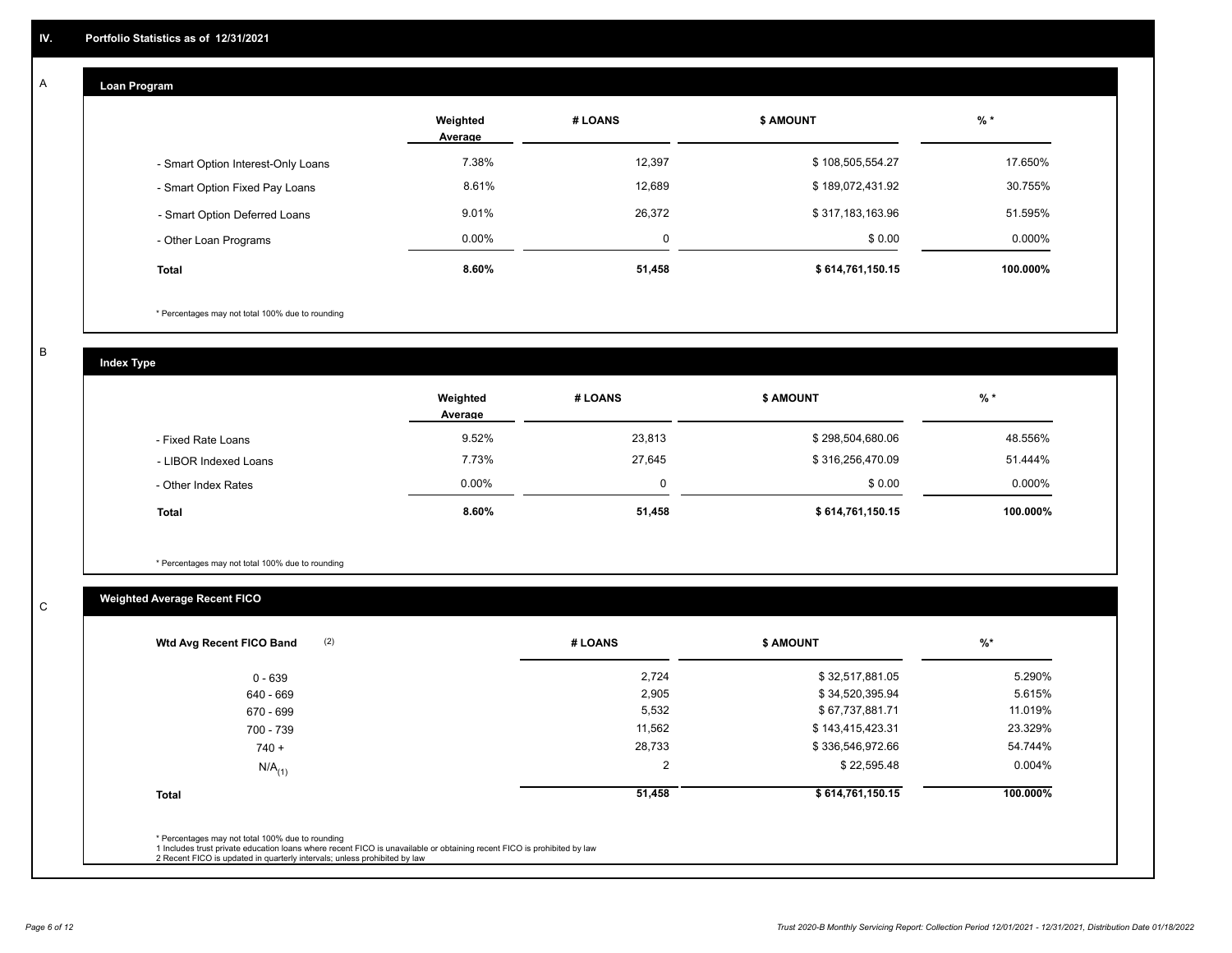| V. |                                      | 2020-B Reserve Account and Principal Distribution Calculations                       |                  |  |
|----|--------------------------------------|--------------------------------------------------------------------------------------|------------------|--|
| Α. |                                      | <b>Reserve Account</b>                                                               |                  |  |
|    |                                      | Specified Reserve Account Balance                                                    | \$2,002,442.00   |  |
|    |                                      | <b>Actual Reserve Account Balance</b>                                                | \$2,002,442.00   |  |
| В. | <b>Principal Distribution Amount</b> |                                                                                      |                  |  |
|    | i.                                   | Class A Notes Outstanding                                                            | \$431,829,175.11 |  |
|    | ii.                                  | Pool Balance                                                                         | \$614,761,150.15 |  |
|    | iii.                                 | First Priority Principal Distribution Amount (i - ii)                                | \$0.00           |  |
|    | iv.                                  | Class A and B Notes Outstanding                                                      | \$484,829,175.11 |  |
|    | ۷.                                   | First Priority Principal Distribution Amount                                         | \$0.00           |  |
|    | vi.                                  | Pool Balance                                                                         | \$614,761,150.15 |  |
|    | vii.                                 | Specified Overcollateralization Amount                                               | \$153,690,287.54 |  |
|    | viii.                                | Regular Principal Distribution Amount (if (iv > 0, (iv - v) - (vi - vii))            | \$23,758,312.50  |  |
|    | ix.                                  | Pool Balance                                                                         | \$614,761,150.15 |  |
|    | х.                                   | 10% of Initial Pool Balance                                                          | \$78,714,074.09  |  |
|    | xi.                                  | First Priority Principal Distribution Amount                                         | \$0.00           |  |
|    | Xii.                                 | Regular Principal Distribution Amount                                                | \$23,758,312.50  |  |
|    | xiii.                                | Available Funds (after payment of waterfall items A through I)                       | \$0.00           |  |
|    |                                      | xiv. Additional Principal Distribution Amount (if(vi <= x,min(xiii, vi - xi - xii))) | \$0.00           |  |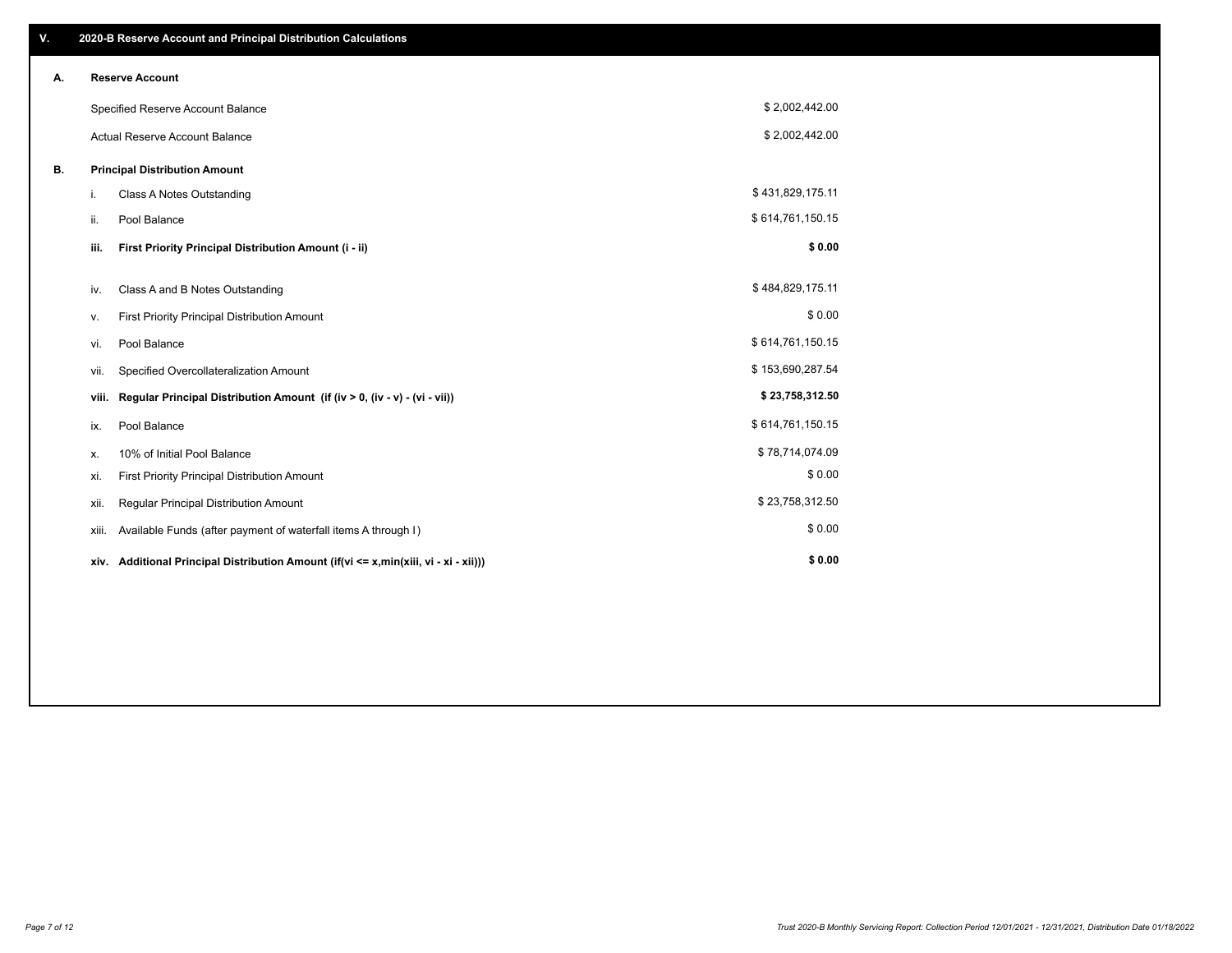|                              |                                                         | Paid            | <b>Funds Balance</b> |
|------------------------------|---------------------------------------------------------|-----------------|----------------------|
|                              |                                                         |                 |                      |
| <b>Total Available Funds</b> |                                                         |                 | \$17,416,617.23      |
| A                            | <b>Trustee Fees</b>                                     | \$0.00          | \$17,416,617.23      |
| В                            | <b>Servicing Fees</b>                                   | \$394,035.59    | \$17,022,581.64      |
| C                            | i. Administration Fees                                  | \$8,333.00      | \$17,014,248.64      |
|                              | ii. Unreimbursed Administrator Advances plus any Unpaid | \$0.00          | \$17,014,248.64      |
| D                            | Class A Noteholders Interest Distribution Amount        | \$466,624.60    | \$16,547,624.04      |
| E.                           | <b>First Priority Principal Payment</b>                 | \$0.00          | \$16,547,624.04      |
| F.                           | Class B Noteholders Interest Distribution Amount        | \$121,900.00    | \$16,425,724.04      |
| G                            | <b>Reinstatement Reserve Account</b>                    | \$0.00          | \$16,425,724.04      |
| H                            | Regular Principal Distribution                          | \$16,425,724.04 | \$0.00               |
|                              | <b>Carryover Servicing Fees</b>                         | \$0.00          | \$0.00               |
| J                            | Additional Principal Distribution Amount                | \$0.00          | \$0.00               |
| Κ                            | Unpaid Expenses of Trustee                              | \$0.00          | \$0.00               |
| L.                           | Unpaid Expenses of Administrator                        | \$0.00          | \$0.00               |
| М                            | Remaining Funds to the Residual Certificateholders      | \$0.00          | \$0.00               |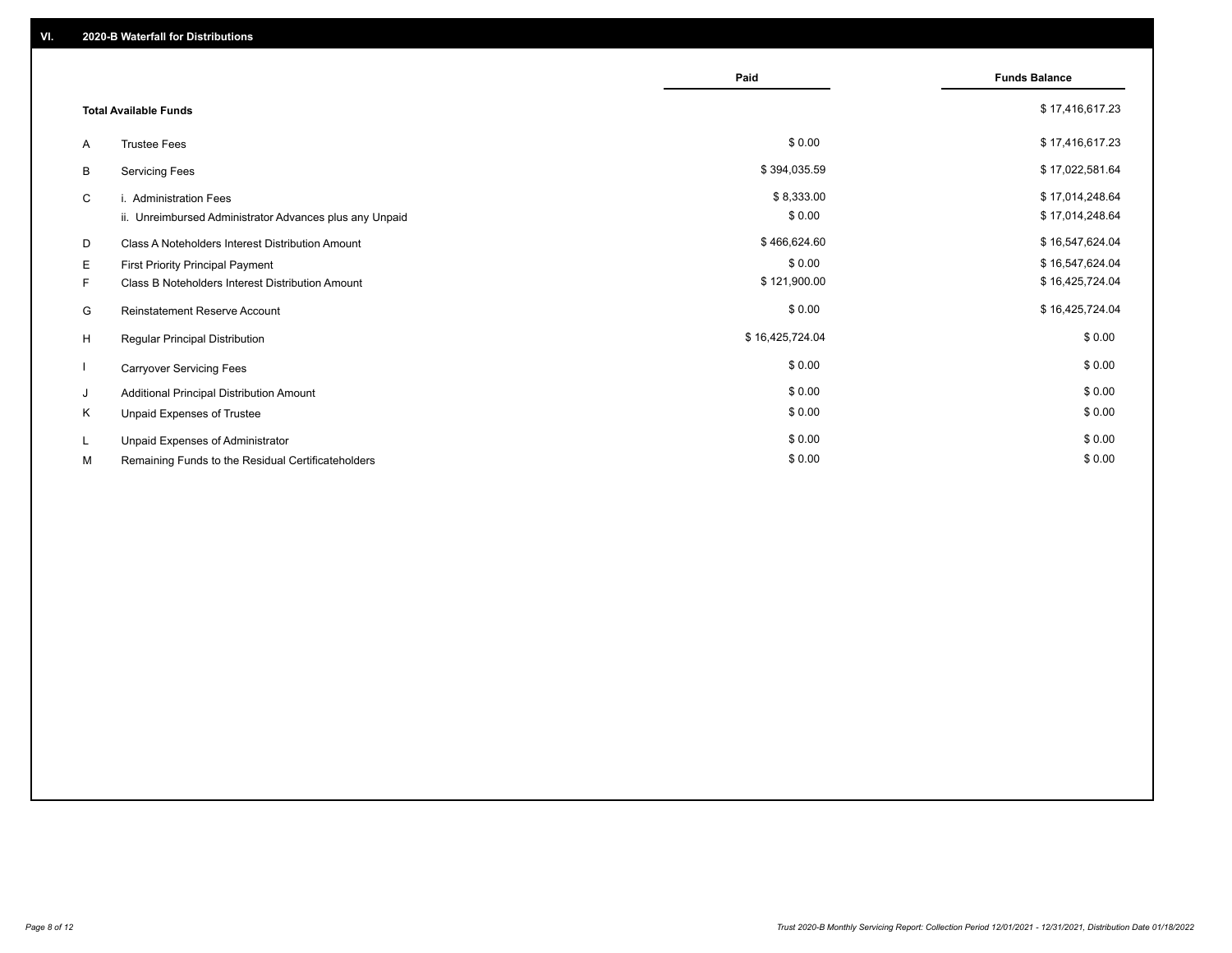| <b>Distribution Amounts</b>                                |                         |                         |                         |
|------------------------------------------------------------|-------------------------|-------------------------|-------------------------|
|                                                            | A <sub>1</sub> A        | A <sub>1</sub> B        | в                       |
| Cusip/Isin                                                 | 78449XAA0               | 78449XAB8               | 78449XAC6               |
| <b>Beginning Balance</b>                                   | \$396,173,555.14        | \$35,655,619.97         | \$53,000,000.00         |
| Index                                                      | <b>FIXED</b>            | <b>LIBOR</b>            | <b>FIXED</b>            |
| Spread/Fixed Rate                                          | 1.29%                   | 1.10%                   | 2.76%                   |
| Record Date (Days Prior to Distribution)                   | 1 NEW YORK BUSINESS DAY | 1 NEW YORK BUSINESS DAY | 1 NEW YORK BUSINESS DAY |
| Accrual Period Begin                                       | 12/15/2021              | 12/15/2021              | 12/15/2021              |
| <b>Accrual Period End</b>                                  | 1/15/2022               | 1/18/2022               | 1/15/2022               |
| Daycount Fraction                                          | 0.08333333              | 0.09444444              | 0.08333333              |
| Interest Rate*                                             | 1.29000%                | 1.20975%                | 2.76000%                |
| <b>Accrued Interest Factor</b>                             | 0.001075000             | 0.001142542             | 0.002300000             |
| <b>Current Interest Due</b>                                | \$425,886.57            | \$40,738.03             | \$121,900.00            |
| Interest Shortfall from Prior Period Plus Accrued Interest | $\frac{1}{2}$           | $$ -$                   | $\mathsf{\$}$ -         |
| <b>Total Interest Due</b>                                  | \$425,886.57            | \$40,738.03             | \$121,900.00            |
| <b>Interest Paid</b>                                       | \$425,886.57            | \$40,738.03             | \$121,900.00            |
| Interest Shortfall                                         | $\frac{1}{2}$           | $$ -$                   | $$ -$                   |
| <b>Principal Paid</b>                                      | \$15,069,471.60         | \$1,356,252.44          | $\mathsf{\$}$ -         |
| <b>Ending Principal Balance</b>                            | \$381,104,083.54        | \$34,299,367.53         | \$53,000,000.00         |
| Paydown Factor                                             | 0.025115786             | 0.025115786             | 0.000000000             |
| <b>Ending Balance Factor</b>                               | 0.635173473             | 0.635173473             | 1.000000000             |

\* Pay rates for Current Distribution. For the interest rates applicable to the next distribution date, please see https://www.salliemae.com/about/investors/data/SMBabrate.txt.

**VII. 2020-B Distributions**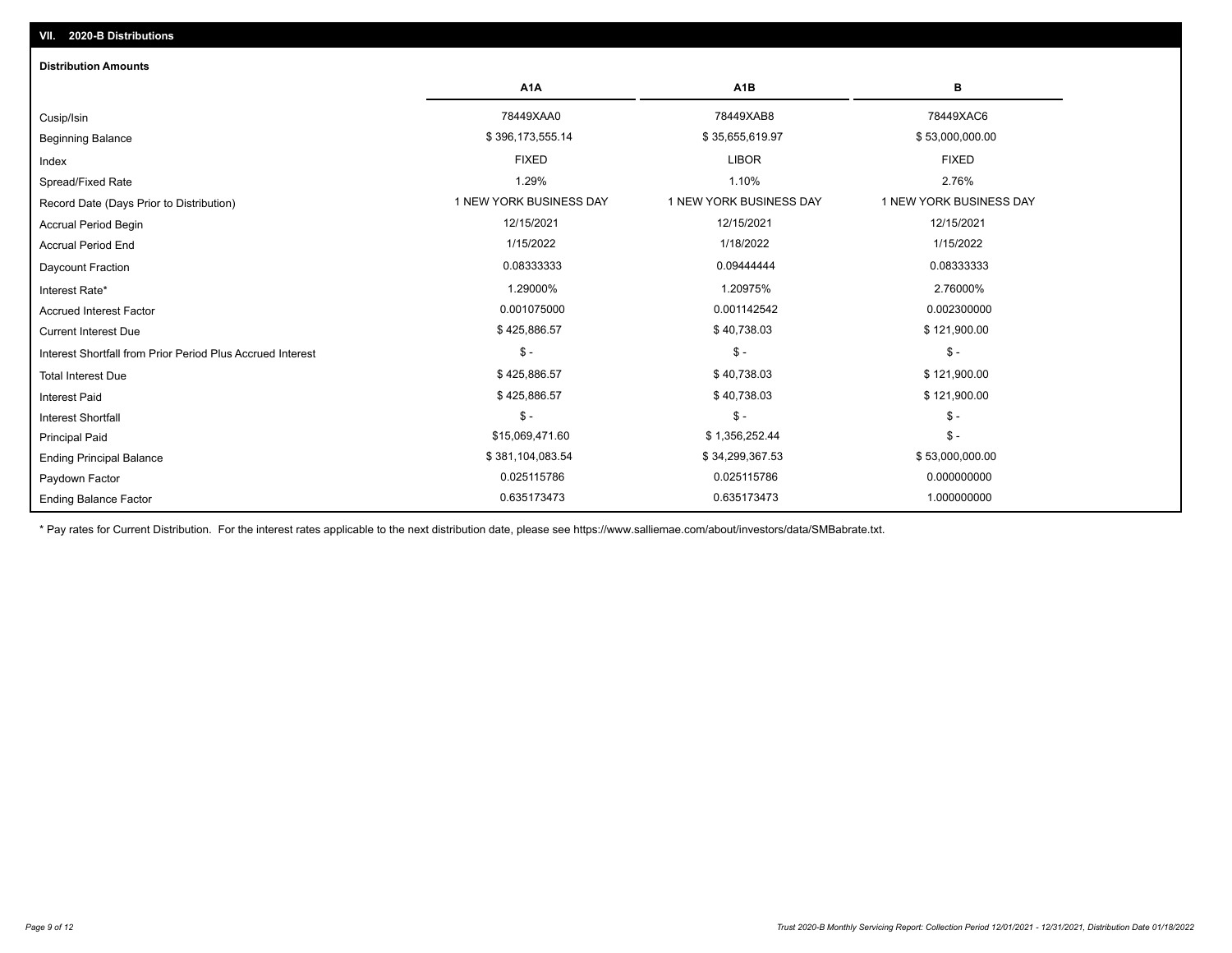### **Since Issued Total CPR**

$$
\text{total cPR} = 1 - \left(\frac{APB}{PPB}\right)^{\left(\frac{12}{MSC}\right)}
$$

APB = Actual period-end Pool Balance PPB = Projected period-end Pool Balance assuming no prepayments and no defaults Pool Balance = Sum(Principal Balance + Interest Accrued to Capitalize Balance) MSC = Months Since Cut-Off

I J Ι

#### **Since-Issued Total Constant Prepayment Rate (CPR)**

Since-Issued Total CPR measures prepayments, both voluntary and involuntary, for a trust student loan pool over the life of a transaction. For each trust distribution, the actual month-end pool balance is compared against a month-end pool balance originally projected at issuance assuming no prepayments and defaults. For purposes of Since- Issued Total CPR calculations, projected period end pool balance assumes in-school status loans have up to a six month grace period before moving to repayment, grace status loans remain in grace status until their status end date and then to move to full principal and interest repayment, loans subject to interim interest or fixed payments during their in-school and grace period continue paying interim interest or fixed payments until full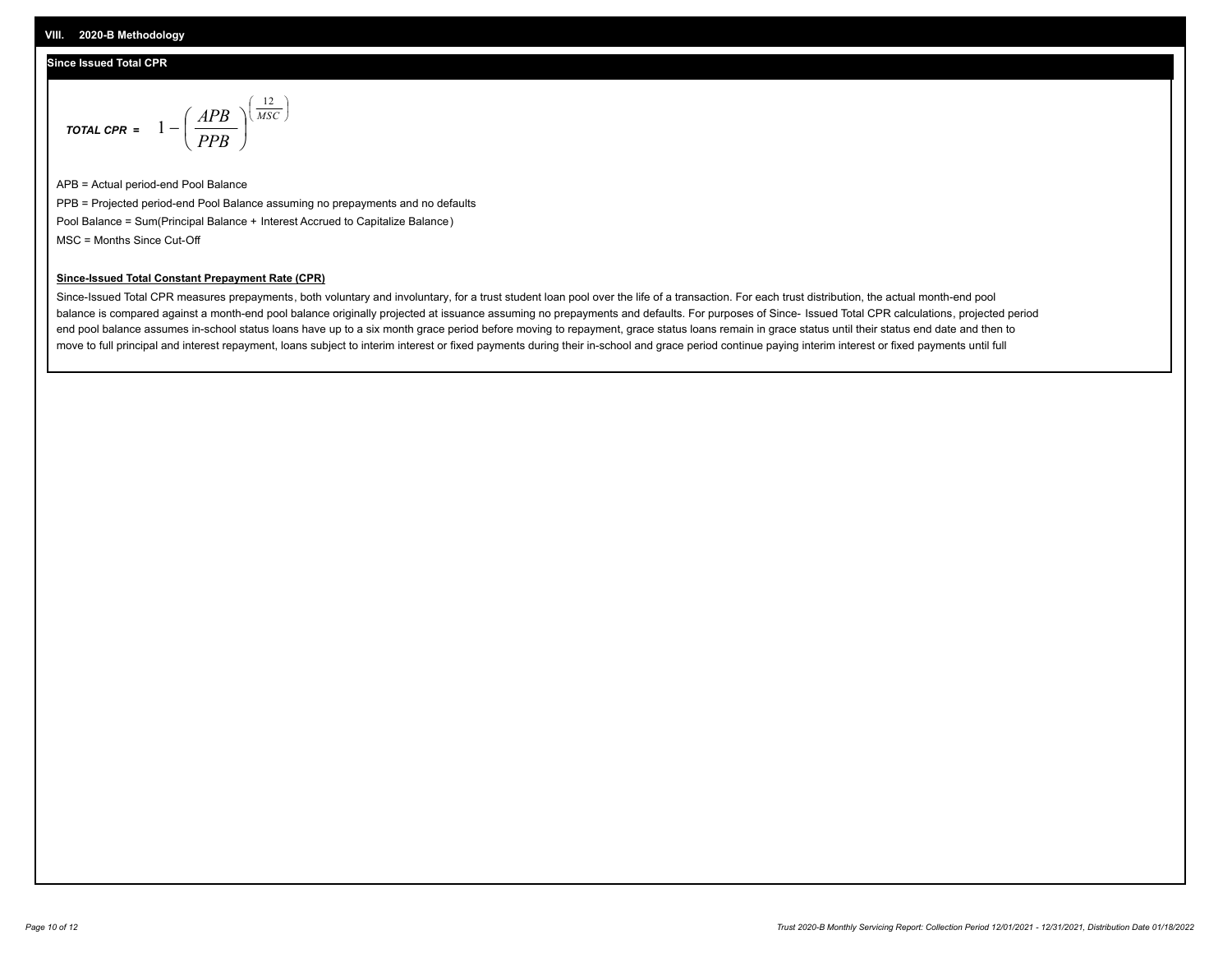## **EU RISK RETENTION**

As of the date of this report, Sallie Mae Bank confirms that (i) it retains, through its ownership of the Depositor (its wholly-owned subsidiary), a material net economic interest of not less than 5% of the aggregate principal balance of the Trust Student Loans in accordance with the EU Retention Rules ; (ii) the retained interest is held via ownership of the R Certificate; and (iii) the retained interest is not subject to any credit risk mitigation, any short position or any other credit risk hedge and has not been sold except as permitted by the EU Retention Rules.